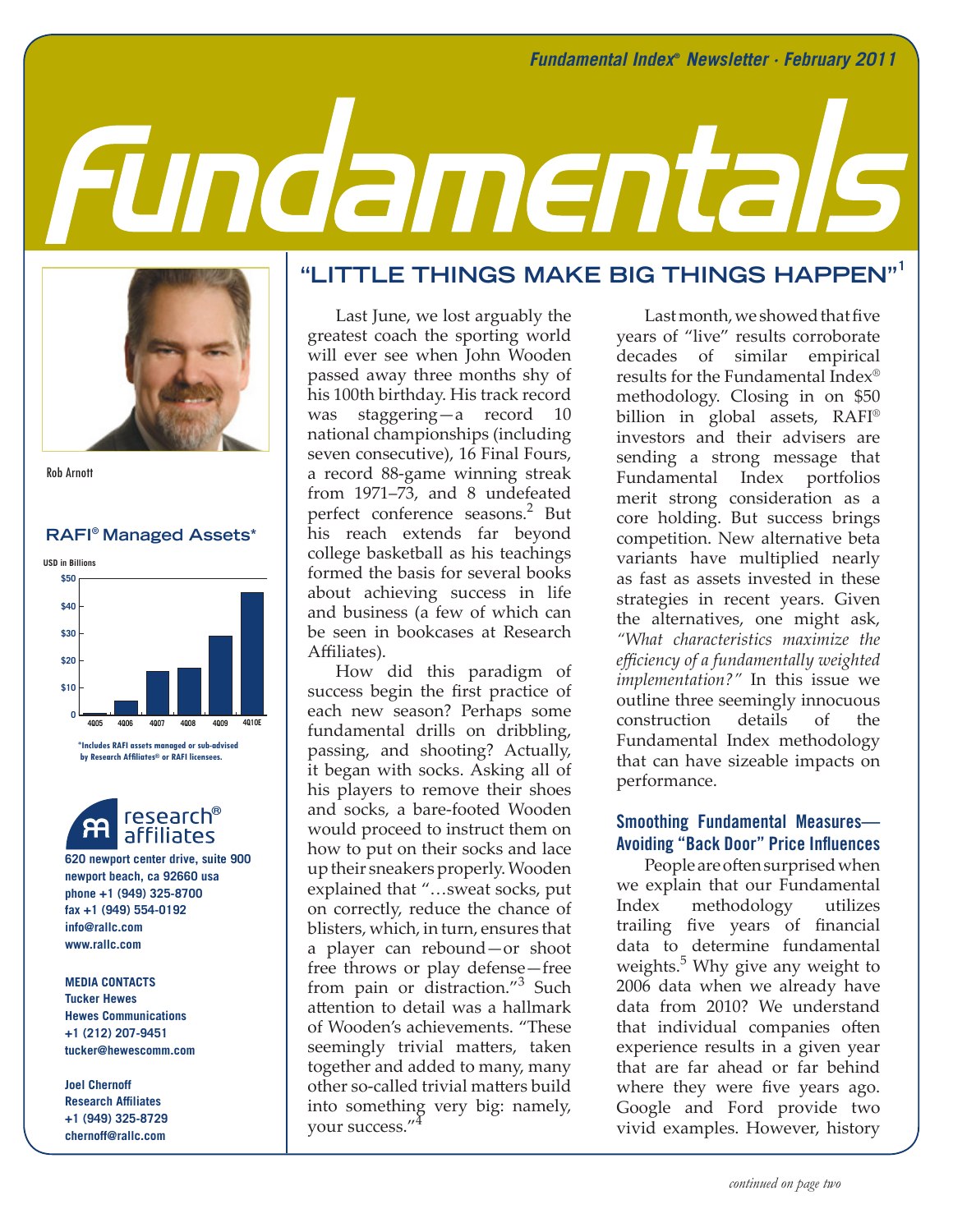clearly shows that relying solely on the most recent financial information leads to worse performance than using stale data. Let's examine why this somewhat counter-intuitive methodological detail adds value.

As **Table 1** shows, smoothing data over five years adds more value than using the most current one-year financial data. Interestingly, the relative results *improve* as we add additional years. By the time we get to the "5-year" portfolio and its annualized excess return of 2.24%, an additional 17 basis points per annum accrues to "smoothing" financial results to five years from one. Incidentally, portfolio turnover also drops, as multiple years of data mitigate the trading impact of short-term swings in fundamentals.

**Table 1. Averaging Financial Measures from Longer Periods Aids Returns and Reduces Turnover** 

|               |           | 5-Yr Avg 4-Yr Avg 3-Yr Avg 2-Yr Avg 1-Yr |           |           |           | <b>S&amp;P 500</b> |
|---------------|-----------|------------------------------------------|-----------|-----------|-----------|--------------------|
| Annual Return | $11.66\%$ | 11.64%                                   | $11.60\%$ | $11.55\%$ | 11.49%    | 9.42%              |
| Value Add     | $2.24\%$  | $2.22\%$                                 | 2.18%     | $2.13\%$  | $2.07\%$  |                    |
| Turnover      | 11.71%    | 11.84%                                   | $12.03\%$ | $12.34\%$ | $13.10\%$ |                    |

Note: January 1962-December 2010 for the largest 1,000 U.S. companies, based on economic size. Source: Research Affiliates, LLC.

So why does old, stale data work better? The reason is relatively straightforward. The Fundamental Index advantage comes from breaking the link between price and portfolio weight, rather than from having the "right" weight. What drives price movements? Recent changes in financial results, which alter our expectations for the future! So, by using shorter term results to construct fundamental weights, we tacitly re-introduce price back into the equation, through the "back door." This results in demonstrably worse returns.

# **Multiple Measures—Avoiding the Biases of Single Factor Portfolios**

Which is the largest company in the United States—Exxon, Walmart, General Electric, or Bank of America? The answer is… all of the above. Walmart ranks first on five-year average sales. Exxon ranks first on five-year average cash flow or earnings or market cap. General Electric is at the top of dividend payer list for the past five years. And, even after all of its write-offs, Bank of America remains the largest company by book value.

There is no *right* answer. If the goal is to build an alternative equity beta that can serve as a core portfolio position, shouldn't the resulting portfolio be representative of the economic opportunity set?

When we rely on only one metric, we begin to lose the broad representation that is a key part of index investing. Structural biases pop up in a variety of unintended ways. For example, using only sales leaves the portfolio overexposed to large companies with thin margins. Using only cash flow or profits may lead to a bias toward cyclical stocks at profit peaks. An emphasis on dividends will naturally favor mature, high-yield companies and will largely exclude growth companies. Lastly, book value may favor firms with aggressive accounting.

Unquestionably, using a single measure of firm size can expose investors to a skewed sample of companies that fails to adequately reflect the economy. The introduction of multiple measures of firm size mitigates such biases, leading to a more efficient performance profile and lower portfolio turnover. The average information ratio of the four single metric Fundamental Index portfolios from 1962–2010 was 0.43 relative to a portfolio of the top 1,000 companies measured by capitalization. The RAFI composite, which equally blends the four metrics, was 0.47, roughly a 10% increase in efficiency. The methodology also results in more stable weights over time and, thus, lower turnover. In our original research, the annualized turnover of single metric portfolios was 12.5% from 1962–2004, which fell to 10.6% when we utilized a composite approach. $6^{\circ}$ 

# **Selection Bias Strategy—Why Start with a Capitalization Roster When Building a Fundamental Index?**

One of the oft-overlooked index design details is the importance of selection criteria—which securities are included within an index. Stocks with rising market capitalizations make their way into large-cap indexes, such as the S&P 500 Index, while ones with shrinking market caps drop out.

The tech bubble of the late 1990s illustrates what happens when inclusion in an index is based on relative capitalization. As **Figure 1** shows, a simulated cap-weighted index of the top 1,000 U.S. stocks had 123 technology companies at the beginning of 1998. With the S&P 500 Technology Sector rising 218% over the next two years, the number of technology firms making the top 1,000 by market cap nearly doubled to 223. The cap-weighted index added these stocks *because* they had high prices. Even the most casual market historian knows this dynamic would have led to significant erosion in returns due to the tech-led bear market of 2000–2002.

Who gets shoved off of the list by these high flyers? Big companies that have recently depressed prices. Why? *Because* they have low prices. Is there a performance differential between these high-priced small companies and low-priced big companies?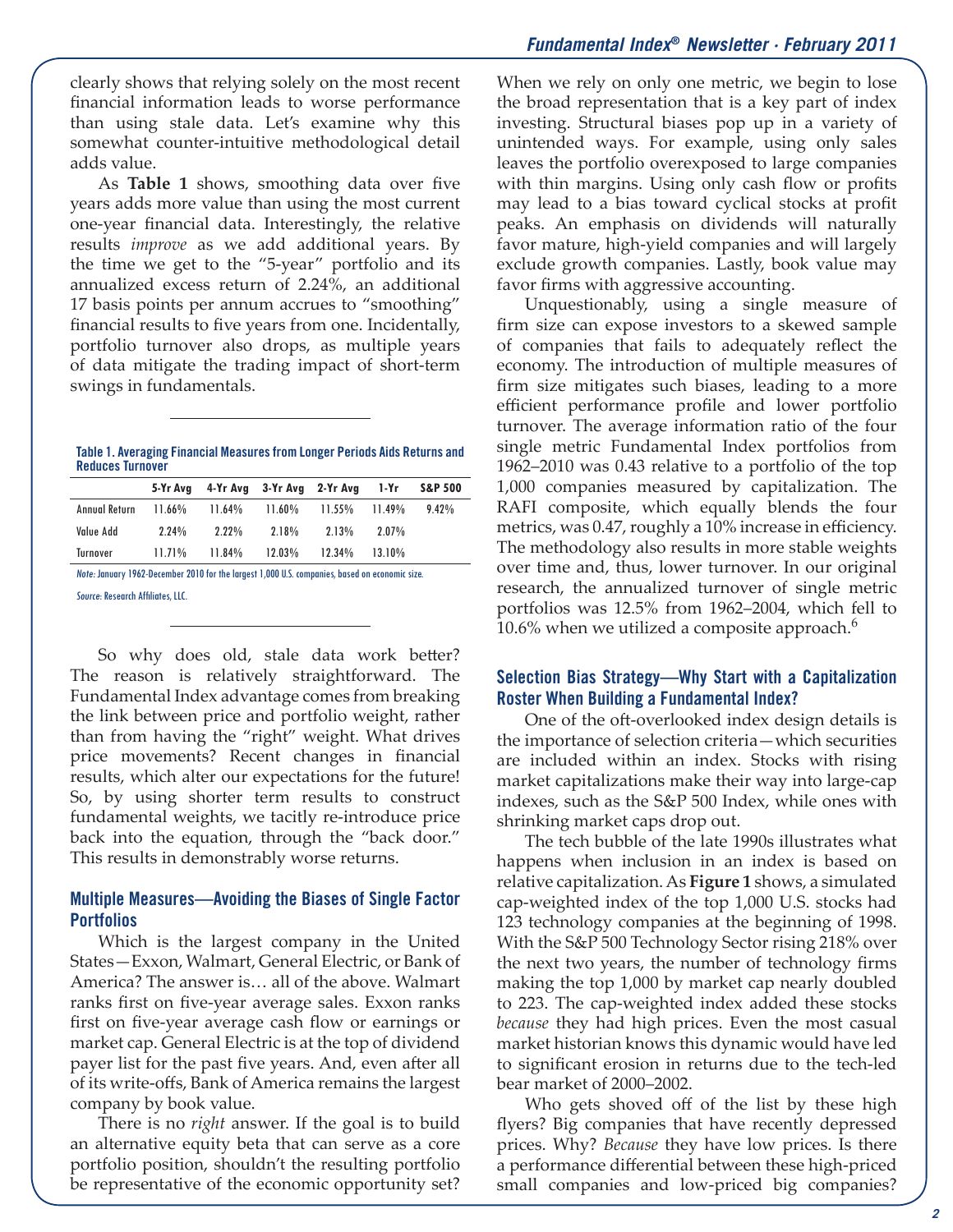Yes. Our work indicates that these small-cap large companies outperformed their large-cap small companies by nearly 1,000 basis points per annum in the United States since 1962. By fundamentally re-weighting a cap-weighted starting universe—but failing to adjust the selection criteria—we miss these wonderful opportunities.

How much are those opportunities worth? A lot. As **Table 2** shows the impact of selection bias ranges from 59 basis points per year to 376 basis points per year; the more inefficient the market, the greater the outperformance. Interestingly, the ratio of the value-add between selection and weighting remain relatively constant at 23% to 34% across markets. In other words, re-weighted indexes eliminate the RAFI selection effect and re-introduce a link with price which the Fundamental Index methodology seeks to avoid. This costs us one-fourth to one-third of the potential benefits of a true Fundamental Index strategy.



Source: Research Affiliates, LLC.

### **Table 2. Re-Weighting Without Re-Selecting Leads to Lower Returns**

| Region                 | <b>RAFI Return</b> | <b>Fundamentally</b><br><b>Reweighted</b><br><b>Index Return</b> | <b>RAFI Minus</b><br><b>Reweighted</b><br>Return | <b>Start</b><br>Year |
|------------------------|--------------------|------------------------------------------------------------------|--------------------------------------------------|----------------------|
| US Large               | 11.6%              | 11.0%                                                            | 0.59%                                            | 1962                 |
| Global Dev 3000        | 13.0%              | 12.2%                                                            | 0.77%                                            | 1984                 |
| Dev ex US Large        | 13.5%              | 12.7%                                                            | 0.77%                                            | 1984                 |
| All World 3000         | 11.2%              | 9.9%                                                             | 1.29%                                            | 1996                 |
| <b>Emerging Market</b> | 18.5%              | 14.8%                                                            | 3.76%                                            | 1996                 |

Note: Data is through December 2010.

Source: Research Affiliates, LLC.

### **Conclusion**

John Wooden's final NCAA championship came in 1975. Having taken the title in 8 of the prior 10 years, the UCLA juggernaut was extremely talented and heavily favored. Nonetheless, they were pushed to the edge—four of their five tournament games were decided by seven points or less with two going to overtime. In any one of these contests, the game was likely decided by one or two of the small details constantly drilled in the players from day one potentially even proper footwear! Wooden later recounted his philosophy on seemingly small details:

*I consider each detail like the rivet on the wing of an airplane. Remove one rivet from the wing, and it remains intact; remove enough of them, however, and the wing falls off.*<sup>7</sup>

All fundamentally weighted indexes are not created equal. While most should be able to get off the ground by breaking the link with price, not all fundamentally weighted strategies will fly as true a course. We should be very cautious of those that are missing a critical rivet or two. As in flight, there is no room for error in an era of 5% projected long-term (10 to 20 years) equity returns. In our mind, missing up to one-third of the benefits of the Fundamental Index approach is an exorbitant price for neglecting small but critical details.

### **Endnotes**

- 1. Given the opening and closing sections, we couldn't help but title this piece with a "Woodenism."
- 2. See Coach John Wooden's website: http://www.coachwooden.com/index2.html.
- 3. See Wooden on Leadership by John Wooden and Steve Jamison, 2005, New York: McGraw–Hill, pp. 144–145.
- 4. See Wooden: A Lifetime of Observations and Reflections On and Off the Court by John Wooden, 1997, New York: McGraw–Hill, p. 63.
- 5. The one exception is book value which is measured at a single point in time. That is because book value is cumulative: it measures assets as cost minus their accumulated depreciation, and liabilities adjusted for changes in debt over time.
- 6. See "Fundamental Indexation" by Robert D. Arnott, Jason Hsu, and Philip Moore, March/April 2005, Financial Analysts Journal.
- 7. See Wooden on Leadership, p. 141.